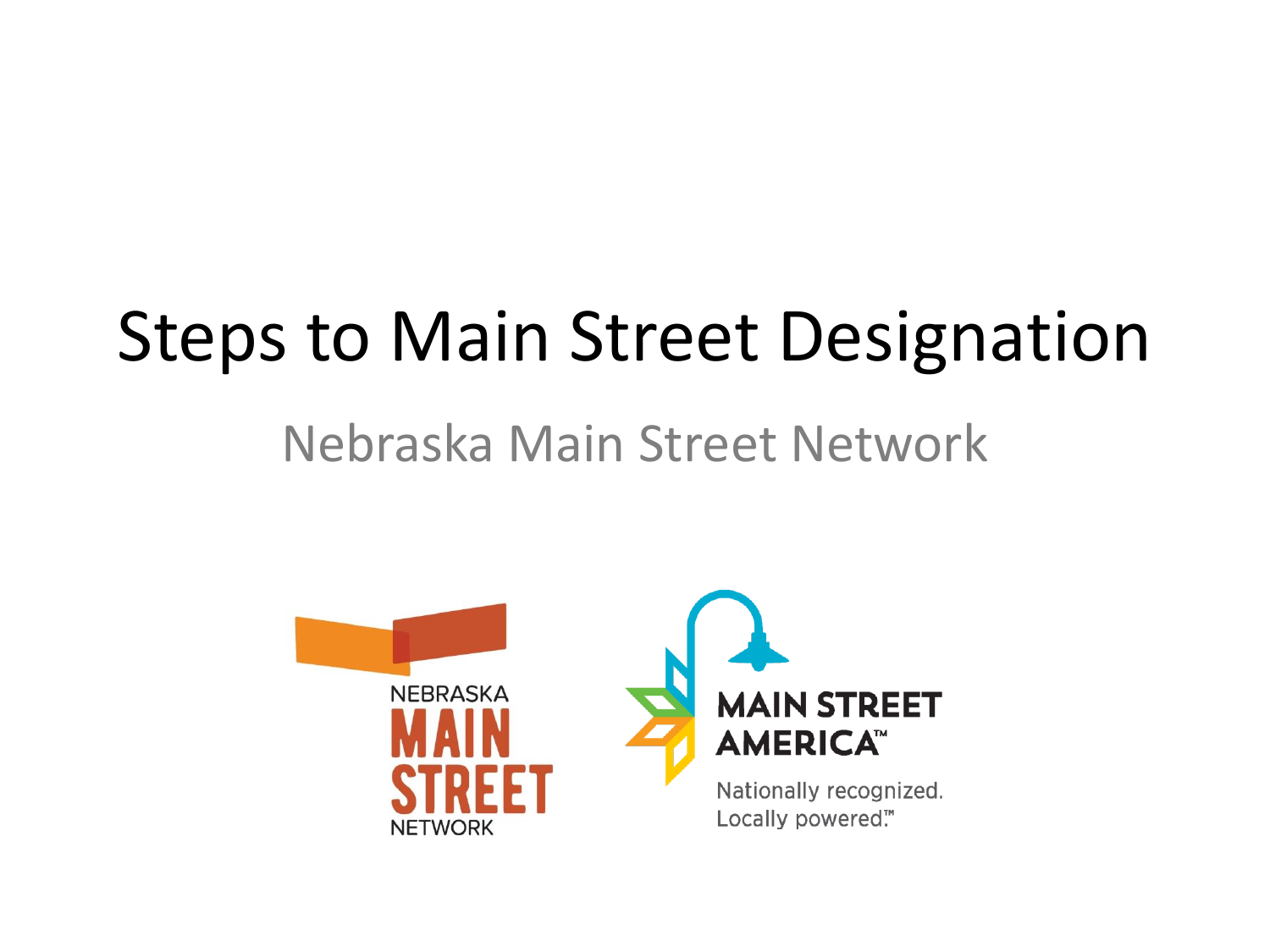## Before You Apply:

#### Designated Main Street Community Requirements

- Establish the Main Street Four Point Approach<sup>TM</sup> methodology as the foundation of the organization
- Active board of directors & working committees
- Ability to pay the annual program fee (\$1,875)
- Can be a stand alone non-profit organization or an "embedded" program (*eg. a combined Chamber of Commerce/Main Street organization, a program w/in an economic development corporation, business improvement district (BID), etc.*); embedded Main Street programs must be acknowledged and recognized within the parent organization
- Employ full-time or part-time paid staff that either has experience in downtown revitalization or is committed to gaining experience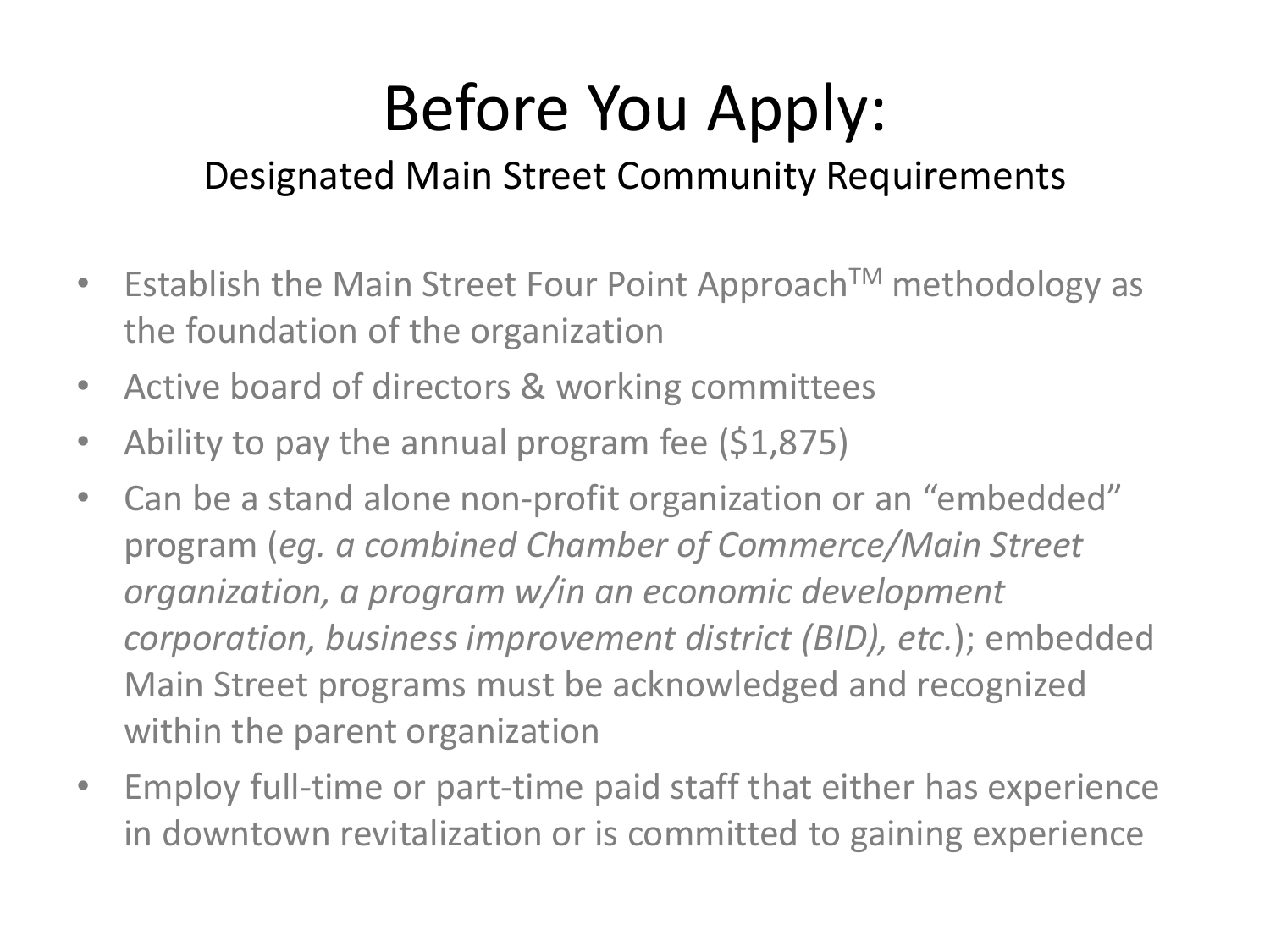#### Designated Main Street Community Requirements (continued)…

- Program has a constant focus on the downtown business district and is not distracted by activities that do not pertain to downtown
- Ability to meet all legal and financial obligations required by the State of Nebraska and the Internal Revenue Service
- Develop and maintain a historic preservation ethic while also supporting entrepreneurs and building owners
- Develop and review an annual plan of work
- Provide an office for the program
- Have a budget with funding for operations, programming, and travel to training
- Maintain records, information and key statistics
- Report required key statistics to the Nebraska Main Street Network and National Main Street Center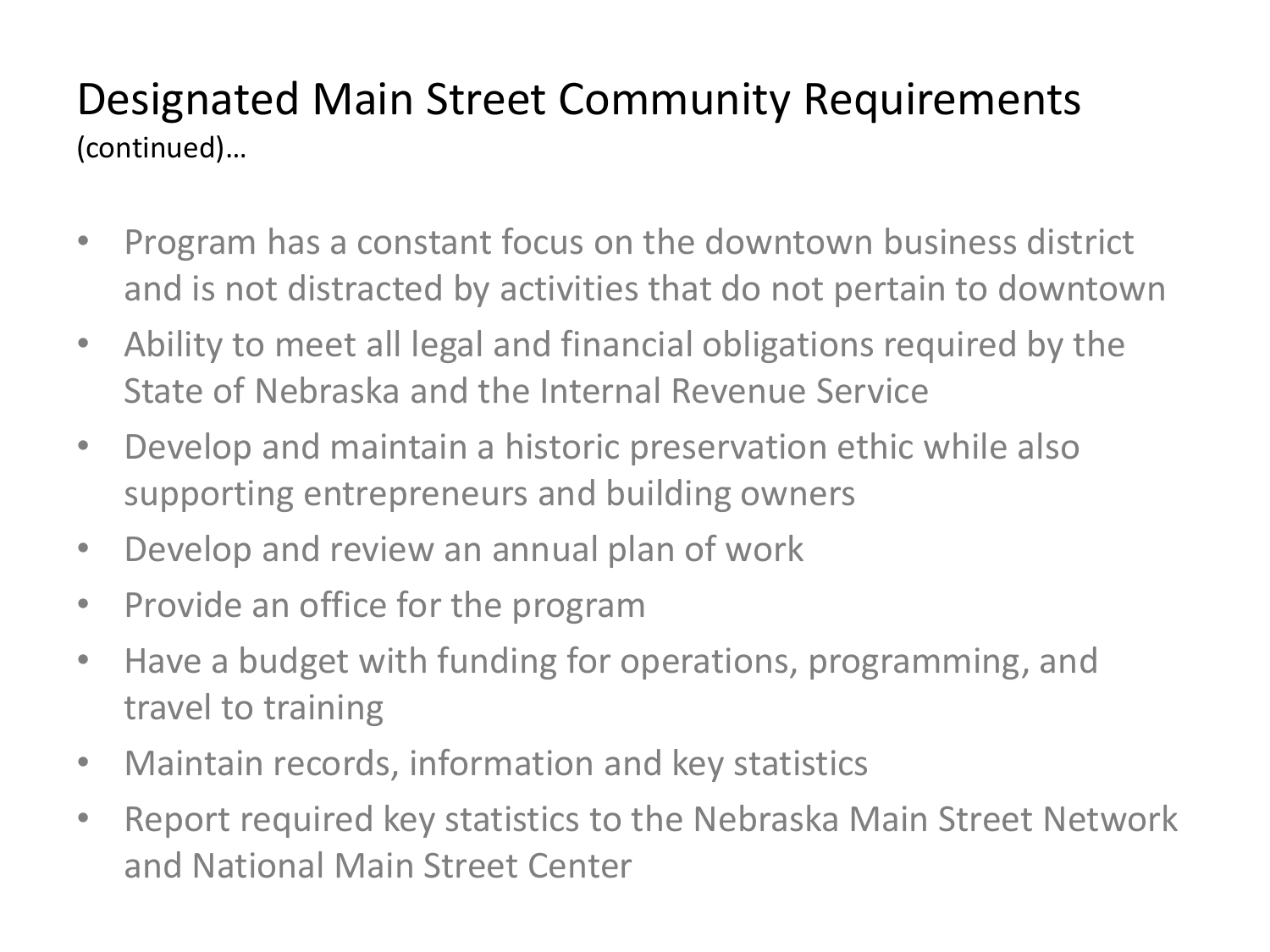#### Designated Main Street Community Requirements (continued)…

- Participate in the annual year end evaluation with the Nebraska Main Street Network and work to meet the standards of Main Street America Accreditation
- Actively participate with the Nebraska Main Street Network by attending training, workshops, and conferences and by utilizing the programs, services, and resources available from the Network and the National Main Street Center
- Have strong commitment and support from city government and other community organizations and stakeholders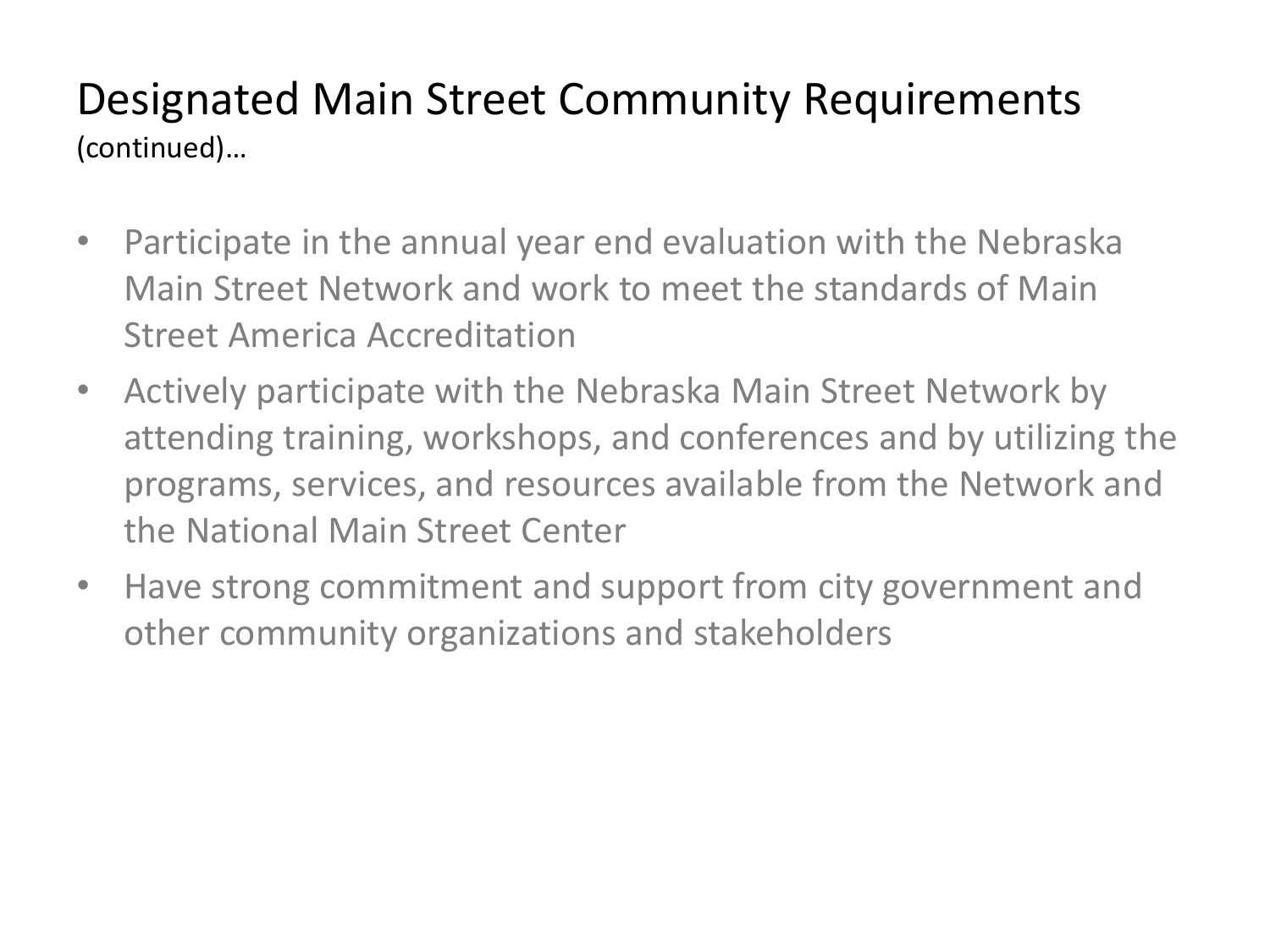### Getting Started: Organizational Steps

The Nebraska Main Street Network is available to assist any community that is seeking Main Street designation. Communities are not expected to do this on their own. It is important for the Nebraska Main Street Network to be involved from the very beginning of the process.

- Decide on your organizational structure
	- stand alone non-profit or embedded within another organization?
- Establish an organization or program name
- Establish bylaws and Articles of Incorporation (or revision of existing organization documents to account for the Main Street program)
- Establish legal status in Nebraska (Sec of State) for a stand alone program
- IRS 501c tax status for a stand alone program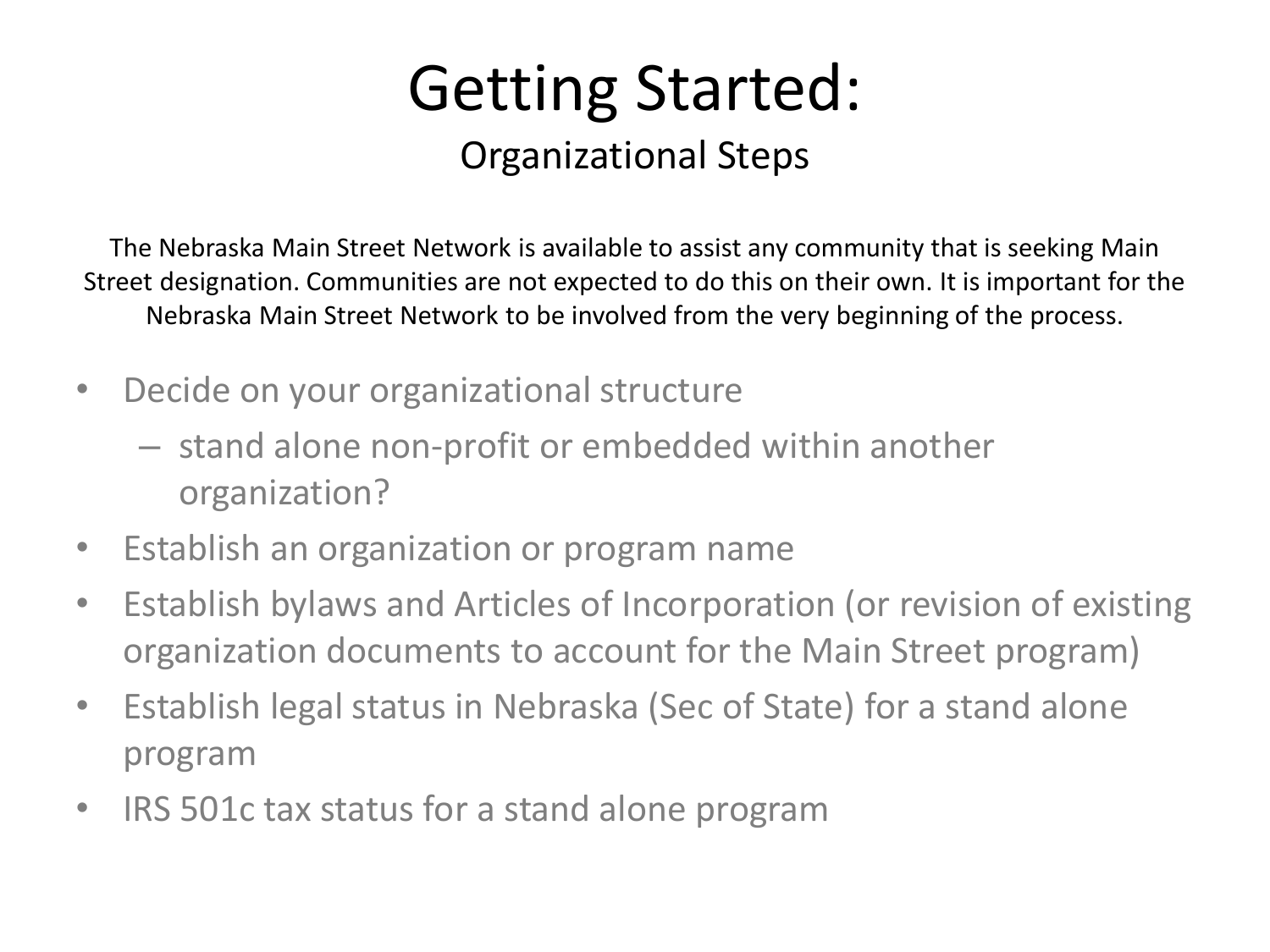## Organizational Steps (continued)

- Develop policies and procedures that govern the organization legally, financially, operationally, and for personnel matters
- Secure insurance
- Create a budget for the program
- Establish accounting practices including audits
- Start meeting regularly as an organization
- Start raising funds for the organization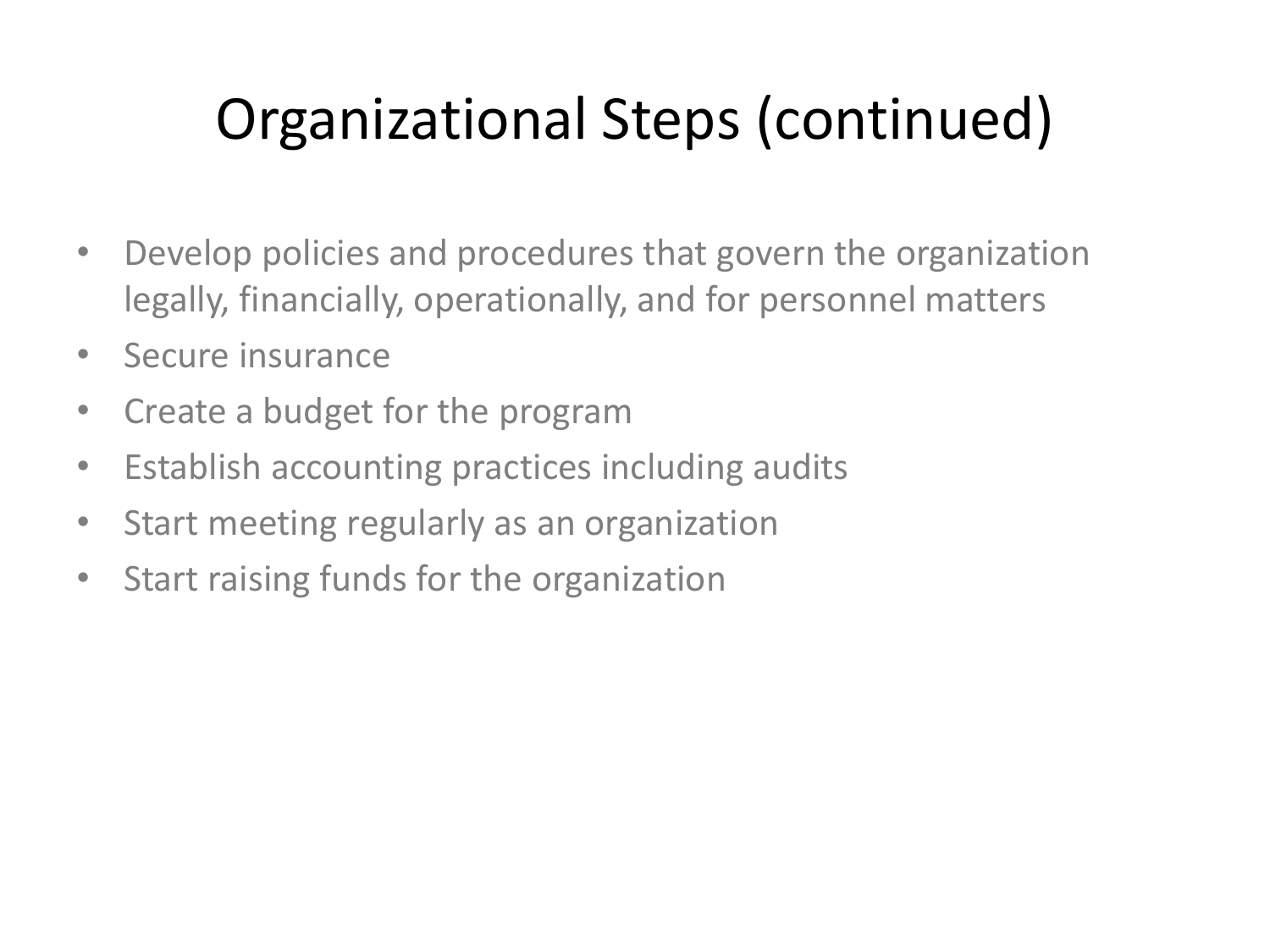# Other Steps

- Create a mission statement
- Establish your Main Street district boundaries and create a map
- Establish board of directors and staffing
- Develop board & staff job descriptions
- Set up office
- Regularly communicate with the downtown stakeholders and the community
- Work with the Nebraska Main Street Network to actively learn more about the Main Street program and work to meet the organizational steps for designation as a Main Street community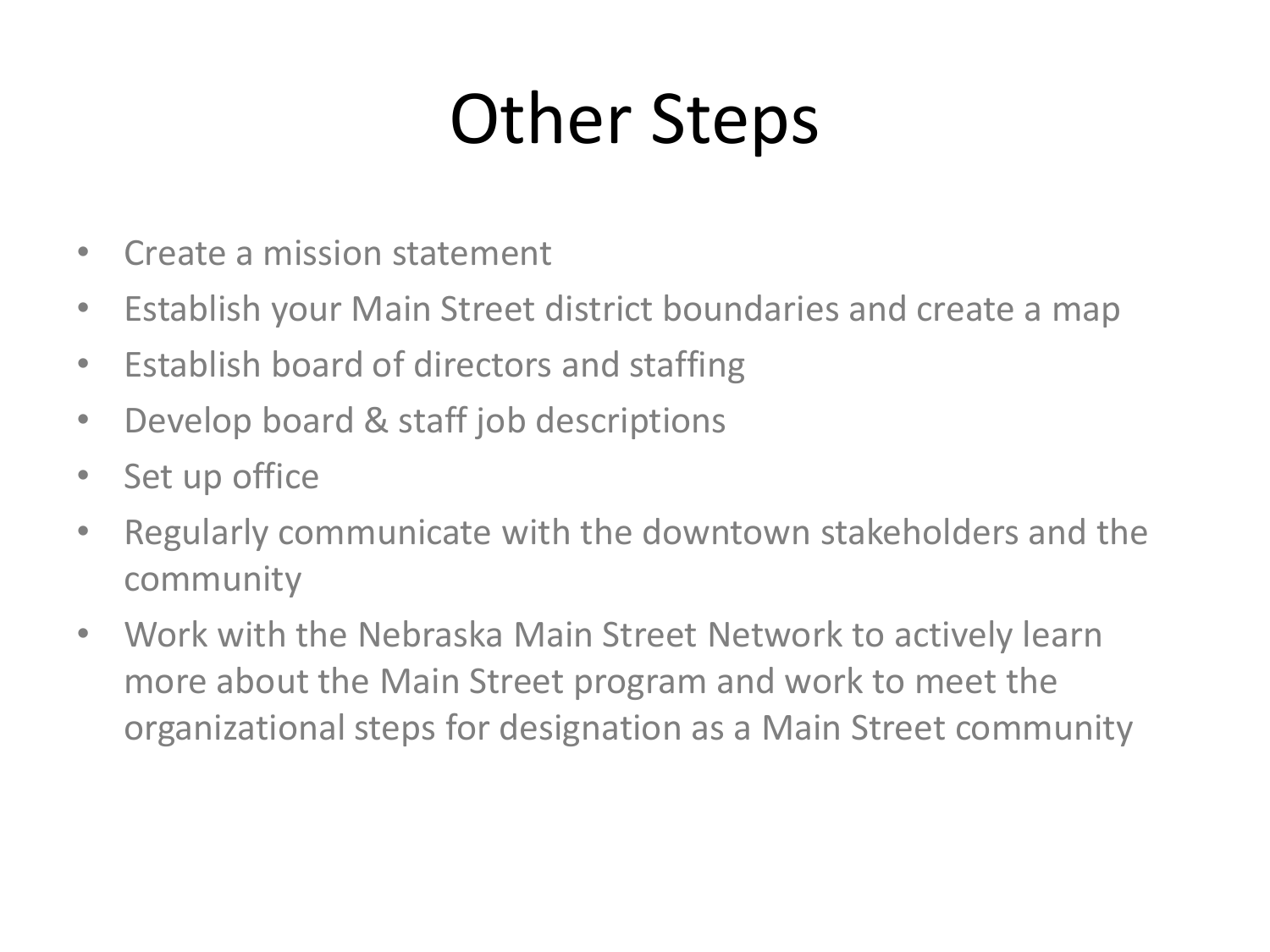# After Designation

- Continue working with the Nebraska Main Street Network to build and grow the organization and address challenges that arise
- Visioning, market position, and work plan development—part of the new Main Street Approach™
- Physical assessment of the district
- On-going active participation in training, technical assistance and activities from the Nebraska Main Street Network and the National Main Street Center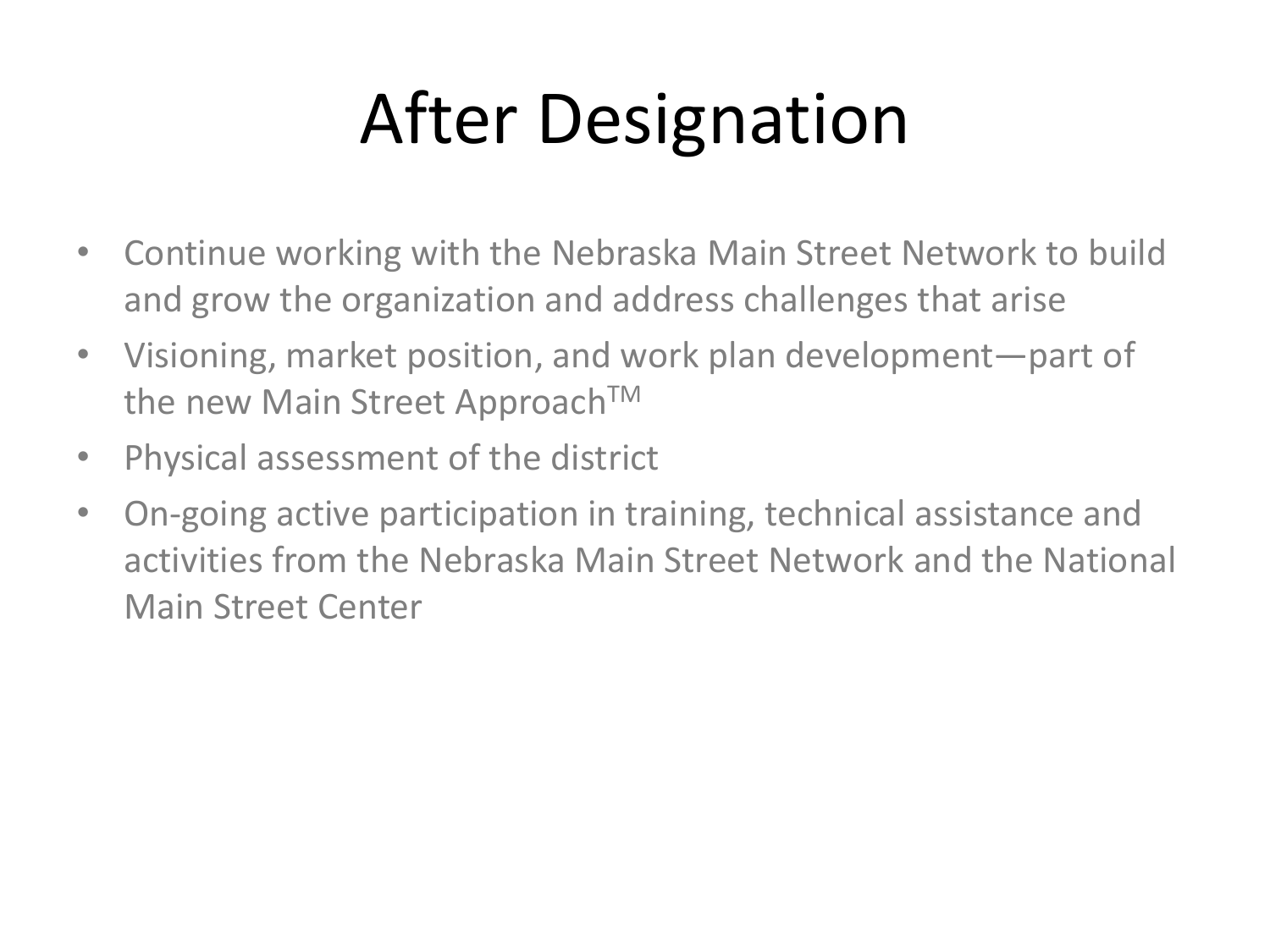### Keys to Success: If you're not working the program, the program will not work for you!

Communities must be active participants in the program to see the physical and economic impact on the downtown while achieving social and organizational vitality and success.

Successful Main Street communities attend trainings and ask for help. They are proud to tell people that they are a Main Street community!

Successful Main Street communities regularly engage state coordinating program staff in everything that happens in their organization and downtown. They don't overlook the knowledge and resources available to them from the program.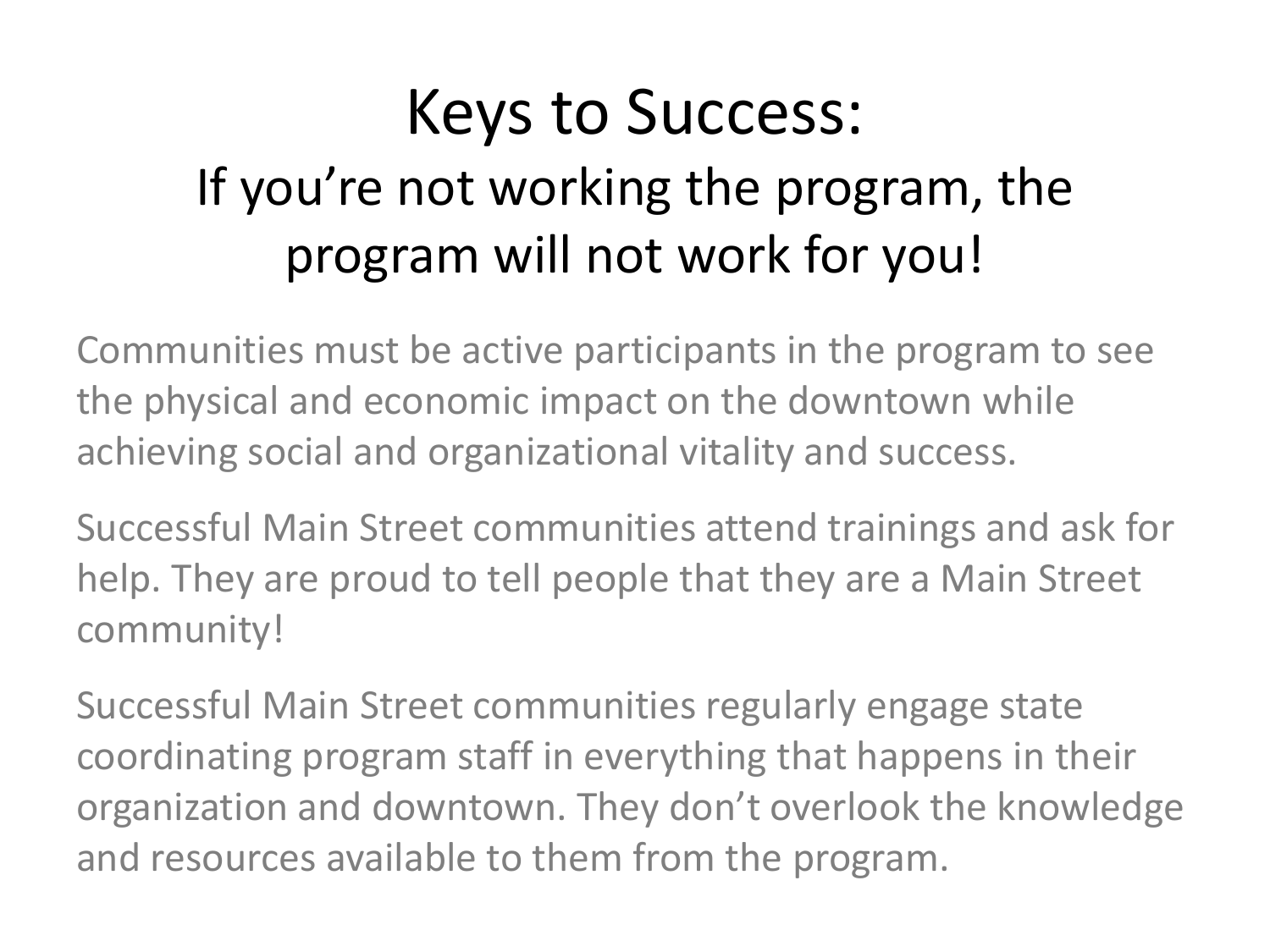## Successful Main Street Organizations:

- Have widespread community support from local government and the private sector
- Work hard to maintain Main Street designation for the long-term (it is not a short-term program or band-aid fix, it is a transformational program that has a long-term impact on the community)
- Encourage historic preservation and support entrepreneurs
- Build active boards and working committees; hire and train passionate and dedicated staff
- Build the financial resources needed to carry out the work and support the business district
- Actively participate in Nebraska Main Street Network and National Main Street Center programming